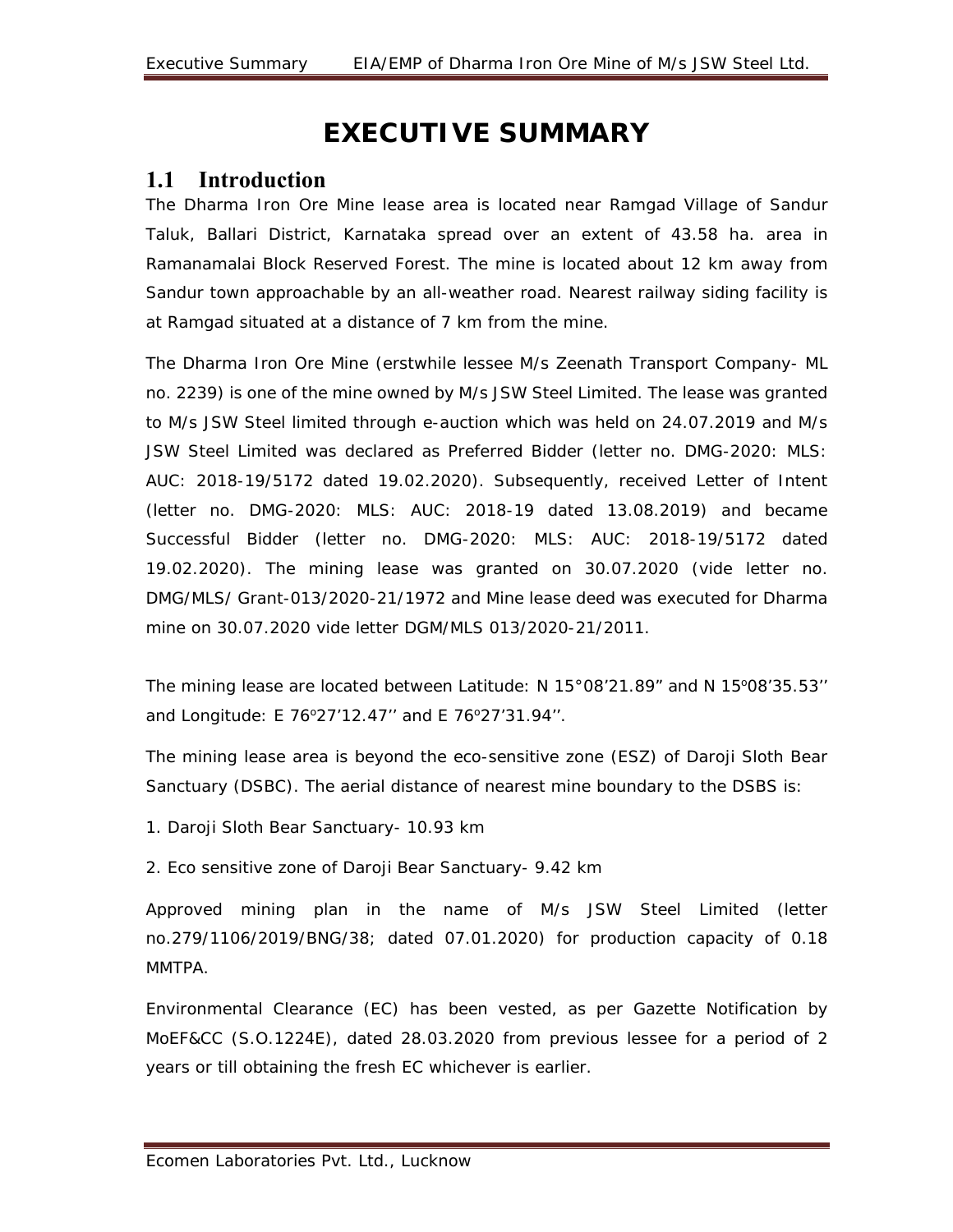Stage 1 Forest Clearance (FC) has been applied by M/s JSW Steel limited vide Proposal No. FP/KA/MIN/44852/2020.

Subsequently, as per the Forest Guidelines under Forest (Conservation) Act, 1980 dated 07.07.2021, transfer of approvals to new lessee may be accorded by the concerned State Government/UT Administration subject to fulfilment of conditions/provisions stipulated in the relevant guidelines of the Ministry.

As per the vesting order received from GOK vide letter no. CI 62 MMM 2020 dated 01.07.2020, provides deemed extension of all valid rights, approvals, clearances, licenses and the like vested with the previous lessee for period of two years to new lessee.

Accordingly, Dharma Iron Ore Mine started its mining operations after obtaining all necessary approvals on 25.09.2020.

Dharma Iron Ore Mine of M/s JSW Steel Ltd have applied for approved TOR on 27.08.2020 and after EDS resubmitted the application on 03.12.2020 for the production of 0.18 MMTPA iron ore over an area of 43.58 ha. The mine received approved TOR by SEIAA on 9.08.2021.

#### **1.2 Project Description**

The mining lease area is located between Latitude N 15°08'21.89" and N 15o08'52.88" and Longitude E 76°26'50.96" and E 76°27'31.94" in GOI topo sheet no. 57A/8. Dendritic drainage pattern is observed in the area. The highest elevation is 960m RL and the lowest elevation is about 790m RL. As the area is part of forest, moderate vegetation with small trees and shrubs/bushes are observed.

The salient features of the Dharma Iron Ore Mine are given in **Table 1.** 

| Name of the mine     | Dharma Iron Ore Mine ML No. 0013 (Old ML No. 2239)                                              |
|----------------------|-------------------------------------------------------------------------------------------------|
| Area                 | 43.58 Ha                                                                                        |
| Forest               | Ramanamalai Block Reserved Forest                                                               |
| Lat/long             | Latitude: N 15°08'21.89" and N 15°08'52.88" and<br>Longitude: E 76°27'12.47" and E 76°27'11.08" |
| Topo sheet No        | 57 A/8                                                                                          |
| Date of grant of Lol | 13.08.2019                                                                                      |

#### **TABLE 1 SALIENT FEATURES OF DHARMAPURA IRON ORE MINE**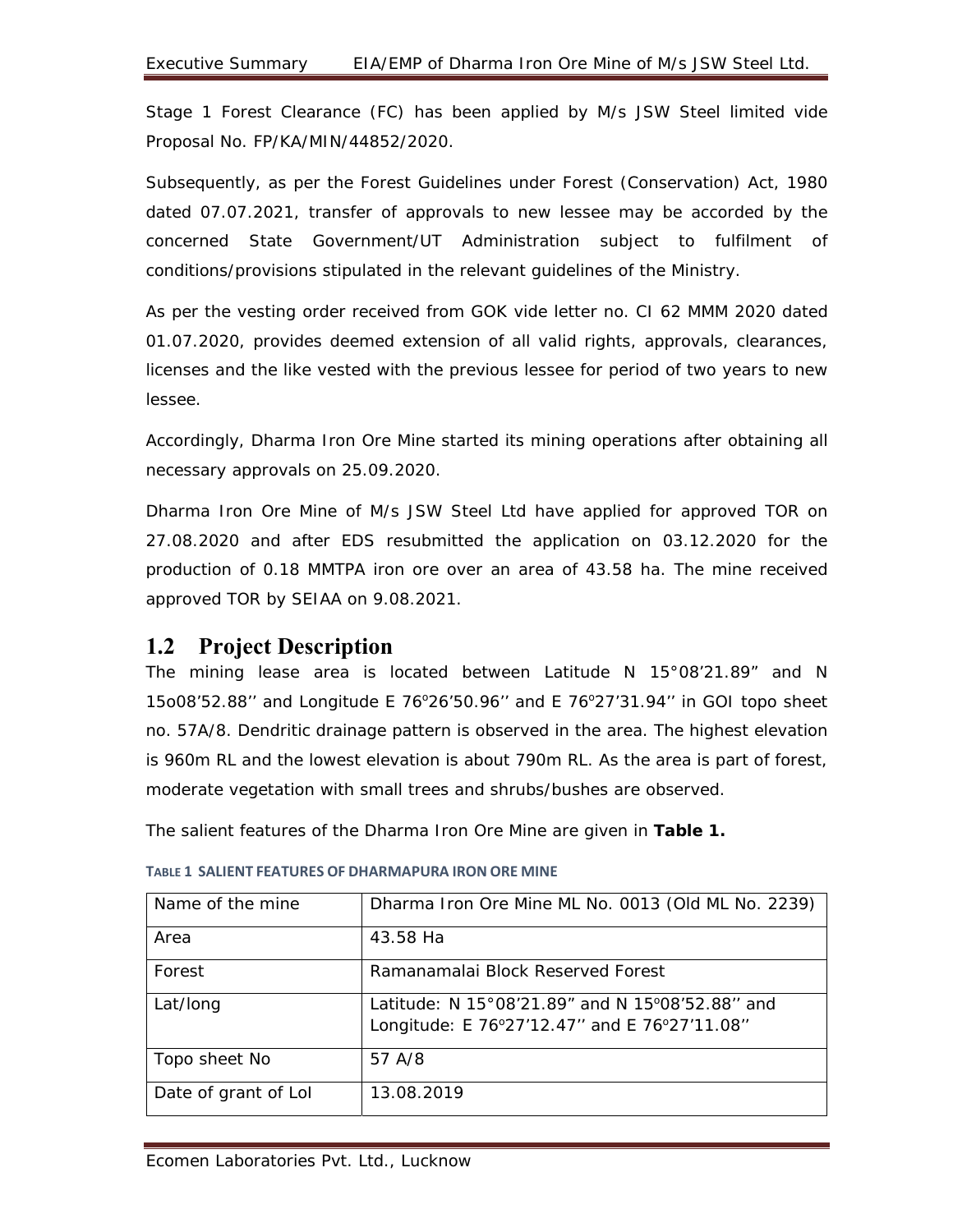| Period/Expiry Date                 | 50 years as per MMDR (Amendment) Act-2015       |
|------------------------------------|-------------------------------------------------|
| <b>Production Capacity</b>         | 0.18 MMTPA (As per Approved Mine Plan)          |
| <b>Postal Address</b>              | Dharma Iron Ore Mine,                           |
|                                    | near Ramgad village, Sandur taluk               |
| <b>District</b>                    | <b>Ballari</b>                                  |
| State                              | Karnataka                                       |
| Type of mine                       | Open cast mine                                  |
| Method of mining                   | Fully mechanized open cast method               |
| Total reserves &<br>resources      | 10.898057 Million Tonnes                        |
| Mineable reserves                  | 2.00686 Million Tonnes                          |
| <b>Inferred Mineral</b>            | 3.383696 Million Tonnes                         |
| resources                          |                                                 |
| Expected life of mine              | 30 years [(2006860+3383696)/180000=29.95 Years] |
| Ore to Waste ratio(Max)            | 1: 0.54                                         |
| Excavation (maximum)               | 0.278 MMTPA                                     |
| Average no. of working<br>days     | 300                                             |
| Number of shifts                   | 1                                               |
| Working hours                      | $\overline{7}$                                  |
| Bench height & width               | 7m height and width of 8m                       |
| Top and Bottom Bench<br>existing   | 960 m RL, 822 m RL                              |
| Present working<br>benches         | 855 m RL, 821 m RL                              |
| Waste (till for 5 years)           | 4.17 lac Tonnes                                 |
| Ultimate pit slope                 | 45 degrees from vertical                        |
| Power requirement &<br>source      | 30 KW, Source- DG sets                          |
| Water requirement &<br>source      | 50 KLD, Mine pit water and nearby borewell      |
| Project Cost (Gross<br>Block cost) | Rs 3458.01 lacs                                 |

Mining are carried out by fully mechanized open cast mining method. Drilling and blasting technique are used whenever required to handle hard formation. The blasted material are excavated by the hydraulic excavators and front-end loaders having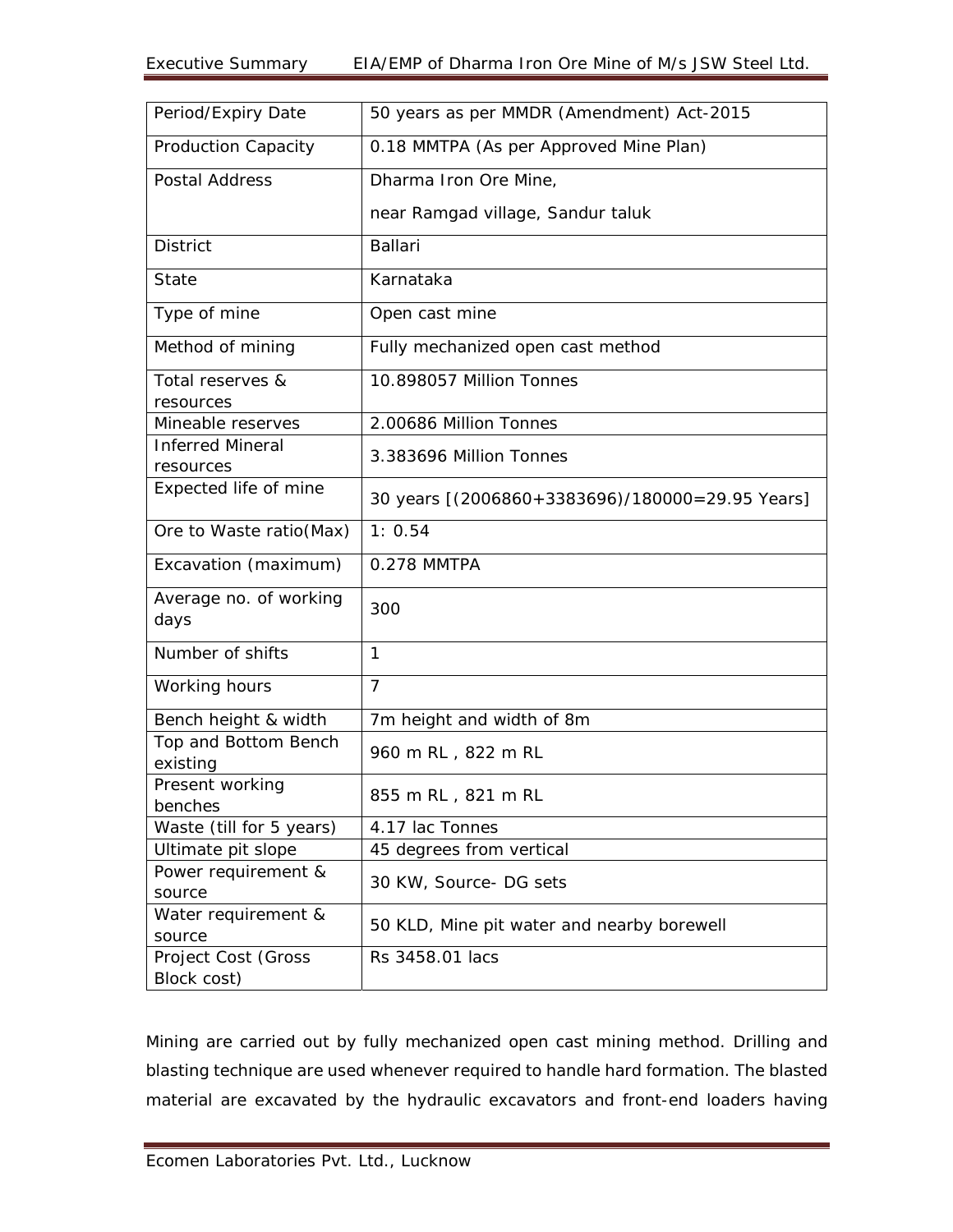various bucket capacities for achieving the planned production. The waste excavation are also met with the machinery deployed as per the excavation plan.

No wet mineral processing are done, only dry crushing and screening process are used for production of Fines (0 to less than 10 mm) and Lumps (10mmto less than 40 mm). The ROM (Runoff Mine) are extracted from the mine pit and as per the size, ROM are fed to screening & crushing plant. Deployment of Tertiary crushers will be undertaken as and when required.

The excavated material including ROM & waste are loaded into dumpers and tippers of 20 to 25 tonnes capacity and 19 to 23 tonnes capacity of trucks respectively for transportation of the material.

For achieving the desired production and waste quantity as per the excavation plan approximately 8000 & 6000 trips of dumpers are required respectively for internal transportation. For external transportation of finished product from stockyard to JSW Steel Plant approximately 85 to 105 trips /day having tipper capacities of 19 Tonnes and 23 tonnes are required.

The finished products are loaded on tippers by front end loader of suitable capacity and stacked in designated stockpiles. The final product is being dispatched to JSW Steel Plant by tippers and allied weigh bridge operations. The low-grade ore is suitably mixed with high grade ore to achieve desired Fe percentage and supplied to the customers.

## **1.3 Resource Requirement:**

#### **Land Requirement**

The lease area of 43.58 ha is in forest land. At the end of life of mine, land used under mining will increase from the present 20.62 Ha to 23.24 Ha.

| SI.<br>No.     | Category                  | <b>Existing Land use</b><br>pattern (Ha) | Percentage |
|----------------|---------------------------|------------------------------------------|------------|
|                | Mining                    | 20.62                                    | 47.32      |
| $\mathcal{P}$  | Dumping                   | 12.77                                    | 29.30      |
| 3              | <b>Statutory Building</b> | 1.33                                     | 3.05       |
| $\overline{4}$ | Mineral stock             | 1.44                                     | 3.30       |
| 5              | Roads                     | 2.35                                     | 5.39       |

**TABLE 2 LAND USE PATTERN ‐ EXISTING & PROPOSED (CONCEPTUAL STAGE)**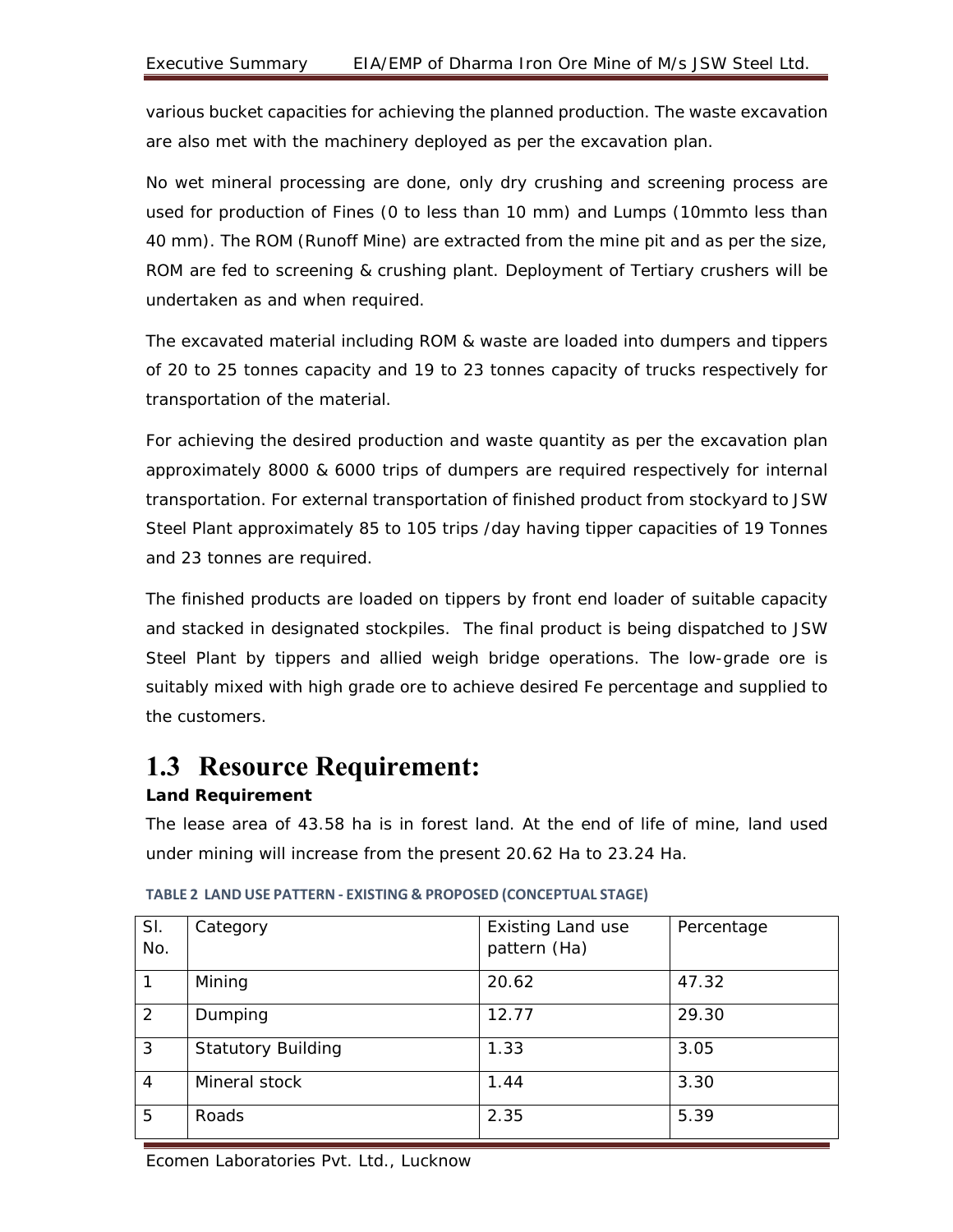| 6 | Safety zone area | 2.54  | 5.83 |
|---|------------------|-------|------|
|   | Untouched area   | 2.53  | 5.81 |
|   | Total            | 43.58 | 100  |

Proposed Land use pattern

| SI.No.         | Category                            | Proposed Land<br>use pattern-<br>Plan period<br>(Ha) | % of Land<br>Used | Proposed Land<br>use pattern-<br>Conceptual<br>period (Ha) | $%$ of<br>Land<br>Used |
|----------------|-------------------------------------|------------------------------------------------------|-------------------|------------------------------------------------------------|------------------------|
| 1              | Mining                              | 20.62                                                | 47.32             | 23.24                                                      | 53.33                  |
| $\overline{2}$ | Dumping                             | 12.77                                                | 29.30             | 14.12                                                      | 32.40                  |
| 3              | Statutory<br><b>Building</b>        | 1.33                                                 | 3.05              | 1.33                                                       | 3.05                   |
| $\overline{4}$ | Mineral stock                       | 2.62                                                 | 6.01              | $\Omega$                                                   | 0.00                   |
| 5              | Road                                | 2.35                                                 | 5.39              | 2.35                                                       | 5.39                   |
| 6              | Safety zone<br>area (Green<br>Belt) | 2.54                                                 | 5.83              | 2.54                                                       | 5.83                   |
| $\overline{7}$ | Untouched Area                      | 1.35                                                 | 3.10              | O                                                          | 0.00                   |
|                | Total                               | 43.58                                                | 100               | 100.00                                                     | 100                    |

Source: Approved Mining Plan

Due to above activities the landscape of the terrain will be modified to some extent. Further impacts due to change in land scenario and land use can affect the land use, top soil and drainage pattern of the surrounding area of mine lease for which mitigation measures are being taken.

#### **Water Requirement:**

Total water requirement is 50 KLD for dust suppression, plantation and domestic use.

Domestic water 5 KLD will be drawn from company bore wells located at Nandihalli. For plantation and dust suppression mine pit water is being used. In future processed water from JSW steel plant will be used. The water pipeline is under construction & likely to be completed after getting necessary approvals from government authorities.

#### **Manpower:**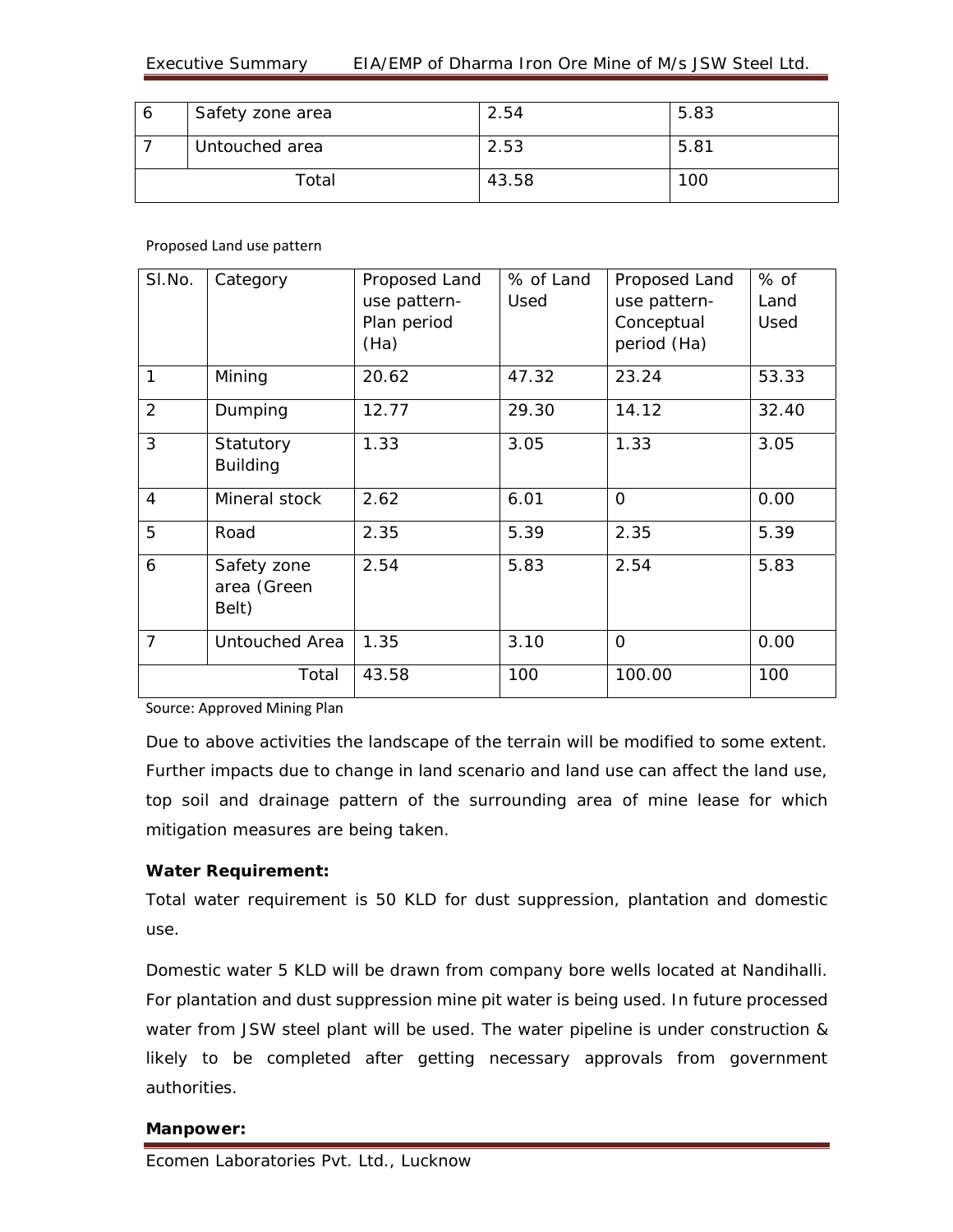As the mine has started its operation, the total employment is 200 (direct employment is 11 and contractual workers are 39 whereas indirect employment are around 150).

Most of the work force employed by the lessee will be for mine supervision, greenbelt development, production and development and implementation of R & R (Rehabilitation & Resettlement) structure.

## **1.4 Description of Environment**

The baseline data consists of primary data generated during the period 1<sup>st</sup> October 2020 to 31<sup>st</sup> December 2020 representing post-monsoon season and secondary data collected from various Govt. /Private statutory departments/agencies.

#### **11.4.1 Meteorology**

Meteorological data was recorded hourly for three months. Calm condition prevailed over 57.38 % of the time of the study period. The predominant wind directions were NE over 4.0 % of the time in which speed of 0.27 to 1.36 m/s was recorded.

The maximum & minimum temperature 36.5 & 18.3 ( $^{\circ}$ C), relative humidity 98.4 & 42.4 (%) & total Rainfall 20.3 (mm) recorded during this season respectively.

### **1.4.1 Ambient Air Quality**

Ambient Air Quality Monitoring (AAQM) has been carried out at eight locations with a frequency of two days per week for three months during October - December season of 2020. The results thus obtained indicate that the concentrations of  $PM_{10}$ ,  $PM_{2.5}$ ,  $SO_2$ , and  $NO_2$  in the ambient air are within the National Ambient Air Quality (NAAQ) standards for Residential and Rural areas (**Table 3)**.

| Sr. No. | <b>Parameters</b> | Values (Range) ( $\mu$ g/m <sup>3</sup> ) | Limits ( $\mu$ g/m <sup>3</sup> ) |
|---------|-------------------|-------------------------------------------|-----------------------------------|
|         | PM <sub>2.5</sub> | 23.66-57.60                               | 60                                |
| 2       | $PM_{10}$         | 44.00-92.50                               | 100                               |
| 3       | SO <sub>2</sub>   | $6.80 - 16.5$                             | 80                                |
| 4       | NO <sub>2</sub>   | 10.23-28.40                               | 80                                |

#### **TABLE 3 AMBIENT AIR QUALIY LEVELS**

### **1.4.2 Water Quality**

To assess the physical and chemical properties of water in the region, water samples from one surface and six ground water locations were collected around the project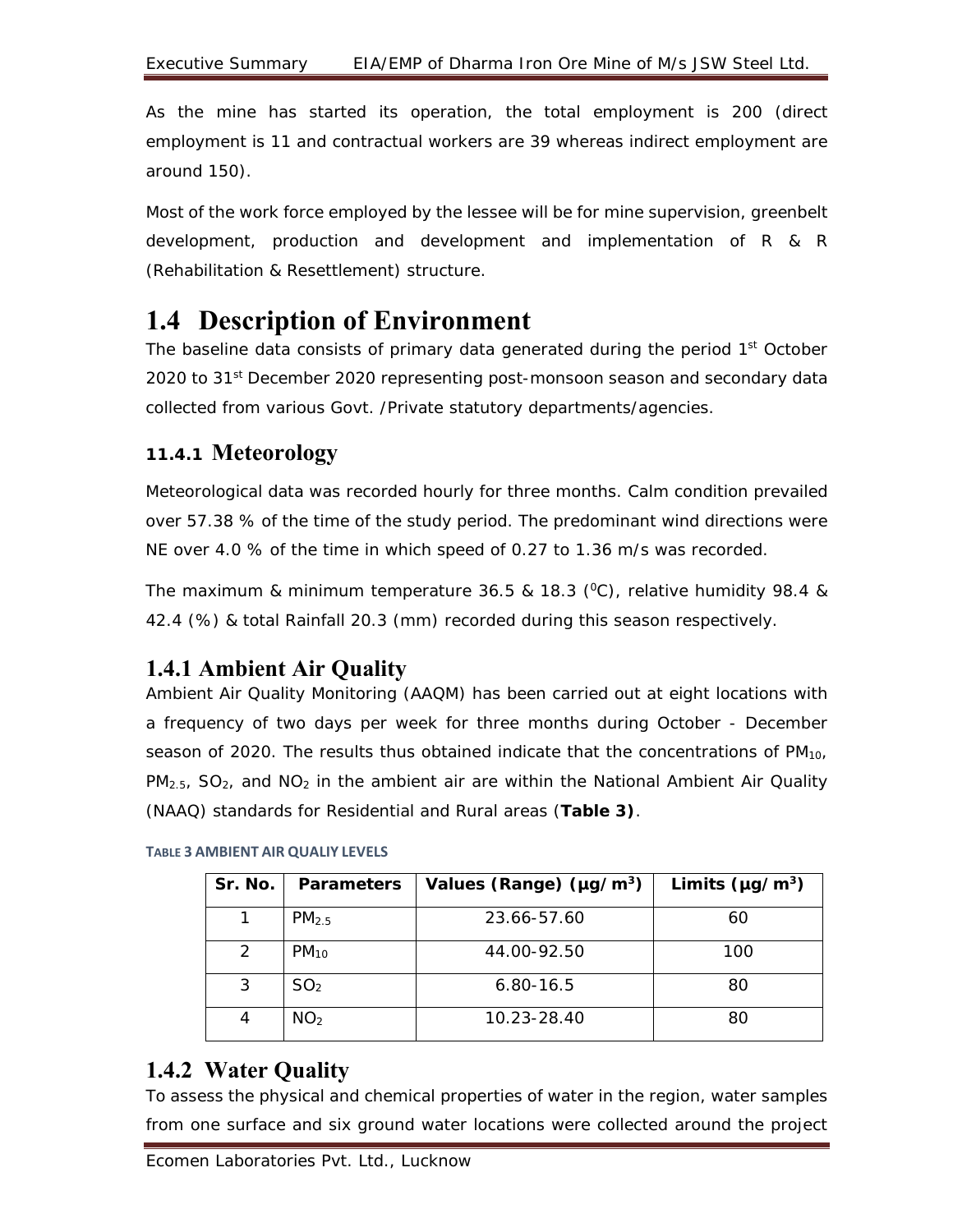site. In ground water, the Iron concentrations are found to be in the range of 0.18 to 0.22 mg/l and were observed to be within the desirable limit of 0.30 mg/l. The Fluoride is in the range of 0.42 to 0.60 mg/l which is below 1 mg/l limit. Similarly, Nitrate is in the range of 6.50 to 9.50 mg/l which is below 45 mg/l limit. The result shows that all the parameters are well within the acceptable limit of IS: 10500 except the Hardness which is higher than prescribed limit but below the permissible limit.

In surface water, the Iron concentrations are found to be in the range of 0.320 mg/l and were observed to be within the desirable limit of 0.50 mg/l. The TDS are in the range of 310.0 mg/l, and is observed to be within the desirable limit of 1500 mg/l. Total Coliform organisms (MPN/100ml) is 200 which is well below desirable limit of 5000. The results show that all the parameters are well within the prescribed limit of IS: 2296 (Class C).

#### **1.4.3 Noise Levels**

Ambient noise levels were measured at eight locations around the existing mine site. The daytime and night time noise levels in all the residential locations were observed to be within the permissible limits. The Leq values are in the range of 41.5 to 56.1 dB (A).

Ambient noise level within ML Area at Dump Site (N-1) and Exit point (N-2) were found to be 61.5 & 60.4 dB (A) in day time and 50.1 & 50.6 dB (A) in night time respectively. All the values are well within the prescribed limit of 75 and 70 dB (A), for industrial area in day and night time respectively. Ambient Noise level at Close to the Mine (N-3), Ramgad (N-4), Siddapur (N-5), Jaisingapur (N-6), Sushila Nagar (N-7) and Garga (N-8) were 53.1,51.5,50.4,54.3,52.6 in day time and 42.4, 41.8, 42.1, 41.3 and 42.7 at night time respectively. The noise levels were found to be within the prescribed limit of 55 dB (A) & 45 dB (A) for residential area in day and night time respectively.

### **1.4.4 Soil Quality**

Four representative soil samples were collected from core and buffer zone of mine lease area and analyzed to assess the present soil quality of the region. In the core zone, the soil cover is very less to support the vegetation and plant growth. The pH of the soil is neutral to slightly alkaline in nature. The nitrogen, phosphorus and potassium (NPK) values are less, which indicates that the soil is not supportive to plants growth. Based on the results, it is evident that the soils are not contaminated by any pollution sources.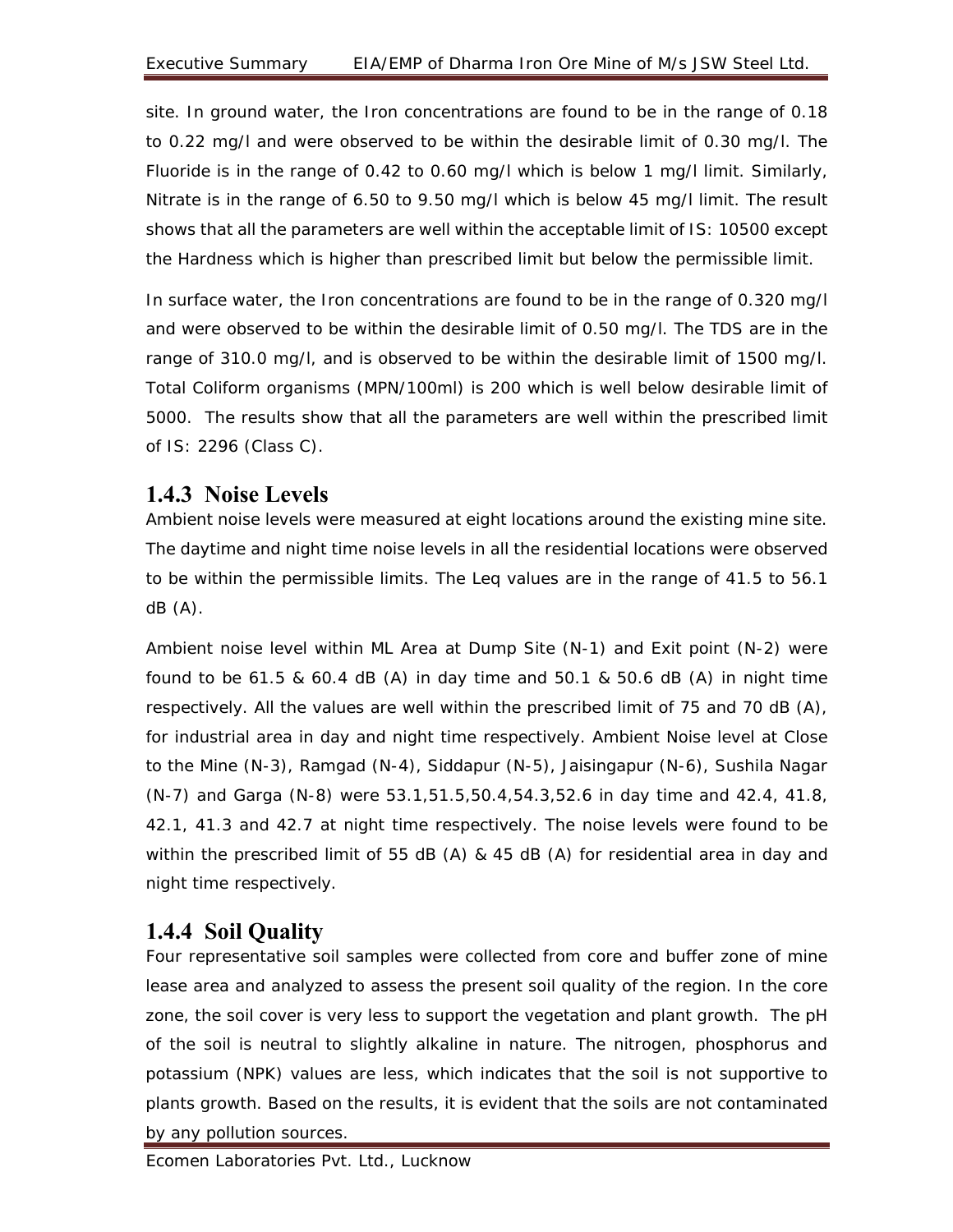### **1.4.5 Land Use**

The land use pattern of the buffer zone i.e. 10 km radius area has been studied based on satellite data. Further, land cover map has been generated on 1:50,000 scale using digital classification. Based on the said study major land use/land cover categories are detailed in the **Table No 4.**

| SI. No | Category             | Area in Ha | % of the Study Area |
|--------|----------------------|------------|---------------------|
|        | Dense Forest         | 2175.45    | 4.778               |
| 2      | Open Scrub<br>Forest | 13780.70   | 30.268              |
| 3      | Water bodies         | 458.96     | 1.008               |
| 4      | <b>Fallow Land</b>   | 9833.68    | 21.599              |
| 5      | Built Up Land        | 14176.00   | 31.136              |
| 6      | Mining Area          | 4218.51    | 9.266               |
|        | Agricultural Land    | 885.658    | 1.945               |

**TABLE 4** Major land use/land cover categories in 10 km radius

### **1.4.6 Ecological Environment**

The presence of Schedule-I species in the core and buffer zone are not reported or observed during study period. Apparently, there is no presence of rare and endangered plants in the study area. There are also no endangered and threatened fish found in the study area.

### **1.4.7 Social Environment**

The study area (10 km radius) area has a total population of 53920 according to 2011 census. The Sex ratio of the study area is 969 females per thousand male populations. The percentage of male and female population to the total population is 50.8 and 49.2 respectively.

People are positive about the project, provided Environment is well taken care of. The project brings in more employment opportunities including supporting jobs resulting in economic & social development of the people & area.

## **1.5 Summary of Anticipated Environmental Impacts and Mitigation**

Dharma Iron Ore Mine is an existing operating mine. The environmental management measures are being implemented. The summary of adverse environmental impacts and mitigation measures are given in **Table No 5**.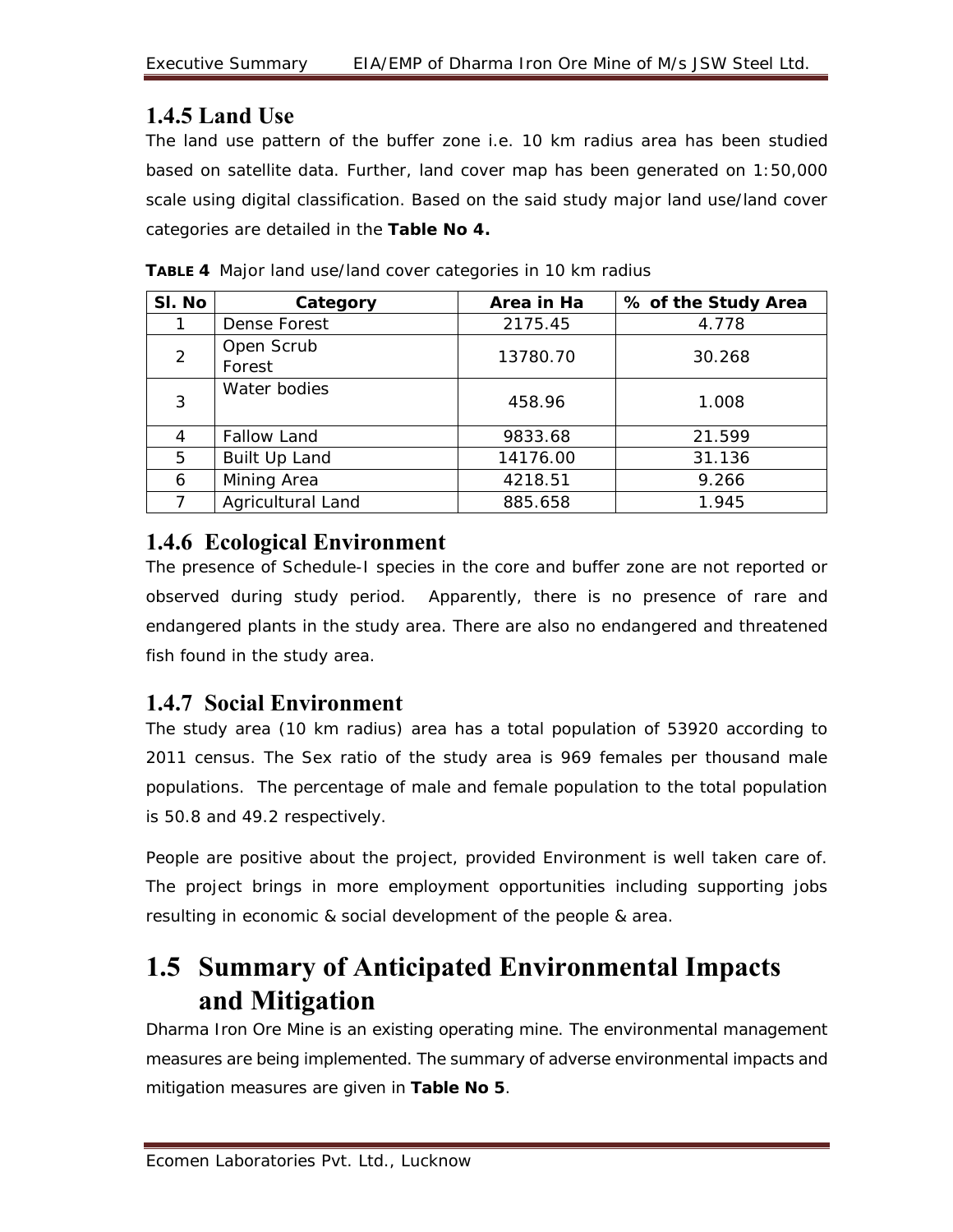| Environmental<br>Component | <b>Project Activities</b>                                                                                                                                                                                | <b>Impacts</b>                                                                                                                                                                                     | <b>Adverse</b><br><b>Beneficial</b> | <b>Mitigation Measures adopted</b>                                                                                                                                                                                                                            |
|----------------------------|----------------------------------------------------------------------------------------------------------------------------------------------------------------------------------------------------------|----------------------------------------------------------------------------------------------------------------------------------------------------------------------------------------------------|-------------------------------------|---------------------------------------------------------------------------------------------------------------------------------------------------------------------------------------------------------------------------------------------------------------|
| Air Quality                | Drilling and Blasting                                                                                                                                                                                    | Dust (PM) and gases (NOx) are<br>produced during drilling and<br>blasting operations                                                                                                               | Adverse                             | • Avoid blasting during adverse<br>weather<br>conditions. Development of greenbelt.<br>• Use of wet drilling machine for dust control<br>during drilling operations.                                                                                          |
|                            | Overburden<br>removal,<br>extraction of iron ore,<br>loading / unloading of<br>overburden and iron ore,<br>stock piling of iron ore,<br>disposal of overburden at<br>dump site within mine<br>lease area | in<br>PM<br>levels<br>Increase<br>in<br>ambient<br>air<br>due<br>to<br>dust<br>NO <sub>2</sub><br>generation<br>and<br>concentration<br>levels<br>in<br>ambient air due to vehicular<br>emissions. | Adverse                             | Exposed area is limited to the minimum<br>required for mining operations.<br>· Water sprinkling on mine hauls roads.<br>Overburden dumps are re-vegetated as soon<br>as possible.<br>• Use of canon mist / water sprinkler at Dumping<br>yards and stockpile. |
|                            | of<br>Transportation<br>overburden and iron ore<br>within mine lease area                                                                                                                                | Increase in PM level due to<br>dust generation<br>NO <sub>2</sub><br>and<br>concentration<br>levels<br>in.<br>ambient air due to vehicular<br>emissions.                                           | Adverse                             | • Regular watering on haul and access roads<br>using water sprinkling trucks.<br>. Plantation to act as a barrier for minimizing<br>propagation of dust.                                                                                                      |
|                            | Iron ore crushing<br>and<br>handling<br>at<br>iron<br>ore<br>storage area                                                                                                                                | Increase in PM concentration<br>in ambient air.                                                                                                                                                    | Adverse                             | • Water sprinkling systems / dry fog dust<br>suppression systems are installed for control                                                                                                                                                                    |

#### **TABLE 5 ENVIRONMENTAL IMPACTS & MITIGATION**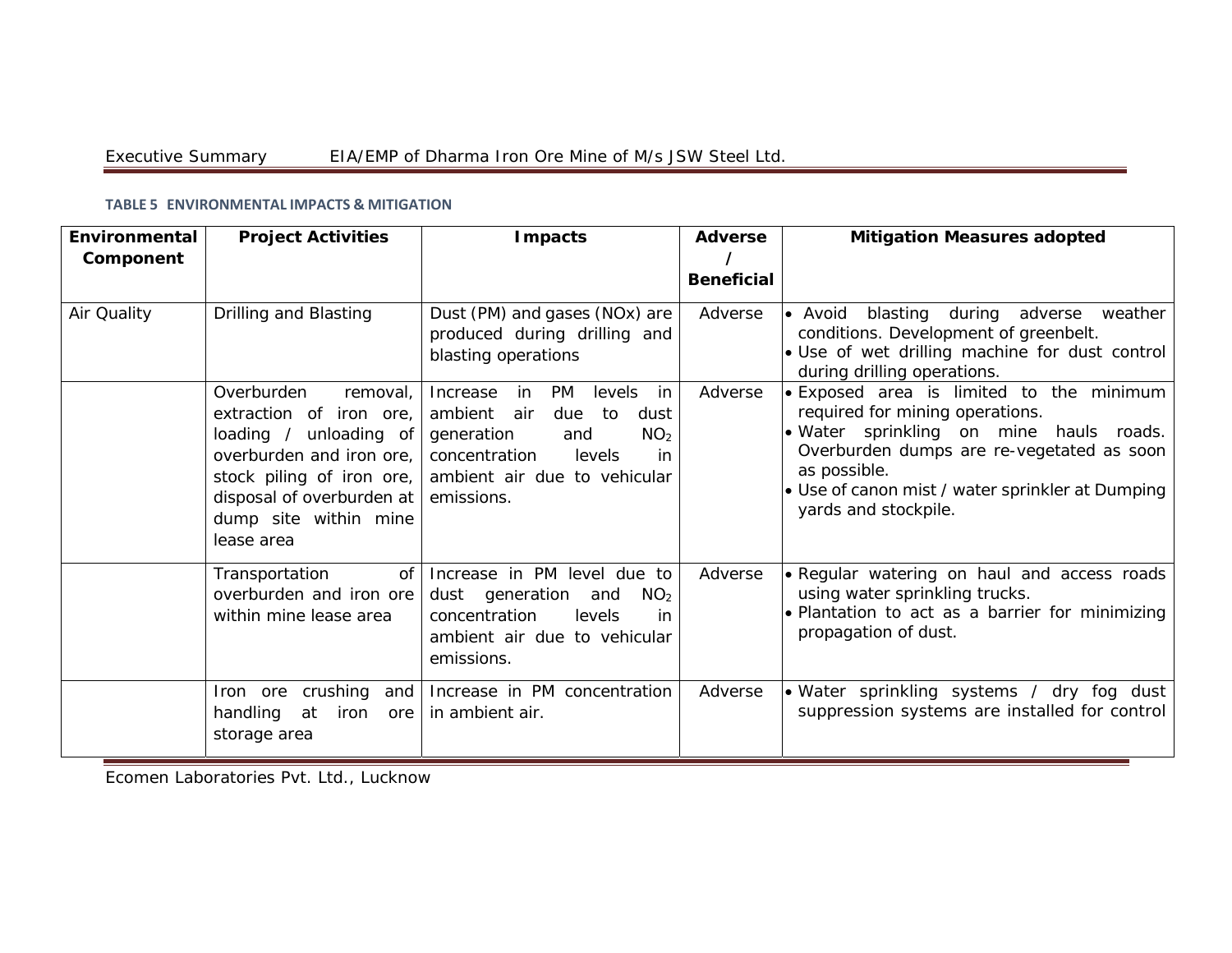|                                                              |                                                                            |                                                                                                                |         | of dust emissions from dumper platform at<br>crushing plant.                                                                                                                                                                                                                                                                                                                                                                 |
|--------------------------------------------------------------|----------------------------------------------------------------------------|----------------------------------------------------------------------------------------------------------------|---------|------------------------------------------------------------------------------------------------------------------------------------------------------------------------------------------------------------------------------------------------------------------------------------------------------------------------------------------------------------------------------------------------------------------------------|
|                                                              | General<br>equipments<br>operations                                        | <b>PM</b><br>Elevate<br><b>NO<sub>x</sub></b><br>and<br>concentrations in ambient air.                         | Adverse | · Regular maintenance of all equipment to<br>minimize particulate matter emissions from<br>diesel engines.                                                                                                                                                                                                                                                                                                                   |
|                                                              | All activities                                                             | occupational<br>Excessive<br>airborne<br>to<br>exposures<br>particulate matter.                                | Adverse | • Occupational exposures to air pollutants are<br>periodically<br>being assessed at regular<br>intervals.<br>• Personal protective equipment are given to<br>all workforce.<br>• Engineering control measures are in place to<br>handle the issue.<br>• Provision & ensuring<br>use of<br>personal<br>protective equipment<br>• Additionally, management control measures<br>are also resorted to as a last control measure. |
| Levels<br><b>Noise</b><br>Ground<br>and<br><b>Vibrations</b> | <b>Blasting</b>                                                            | Community annoyance due to<br>high impulsive noise levels, air<br>overpressure<br>and<br>ground<br>vibrations. | Adverse | • Controlled blasting techniques are being<br>practiced.<br>. Use of scientific blasting method<br>and<br>optimizing maximum charge per delay. Not<br>conducting blasting in high wind conditions.                                                                                                                                                                                                                           |
|                                                              | activities<br>General<br>including<br>machine<br>&<br>transportation<br>οf | levels<br>Increase<br>in<br>noise<br>Occupational hazard<br>due to<br>noise exposures and increase             | Adverse | • A detailed review of noise emissions and<br>impacts from project activities will be carried<br>out at regular intervals during the project life.                                                                                                                                                                                                                                                                           |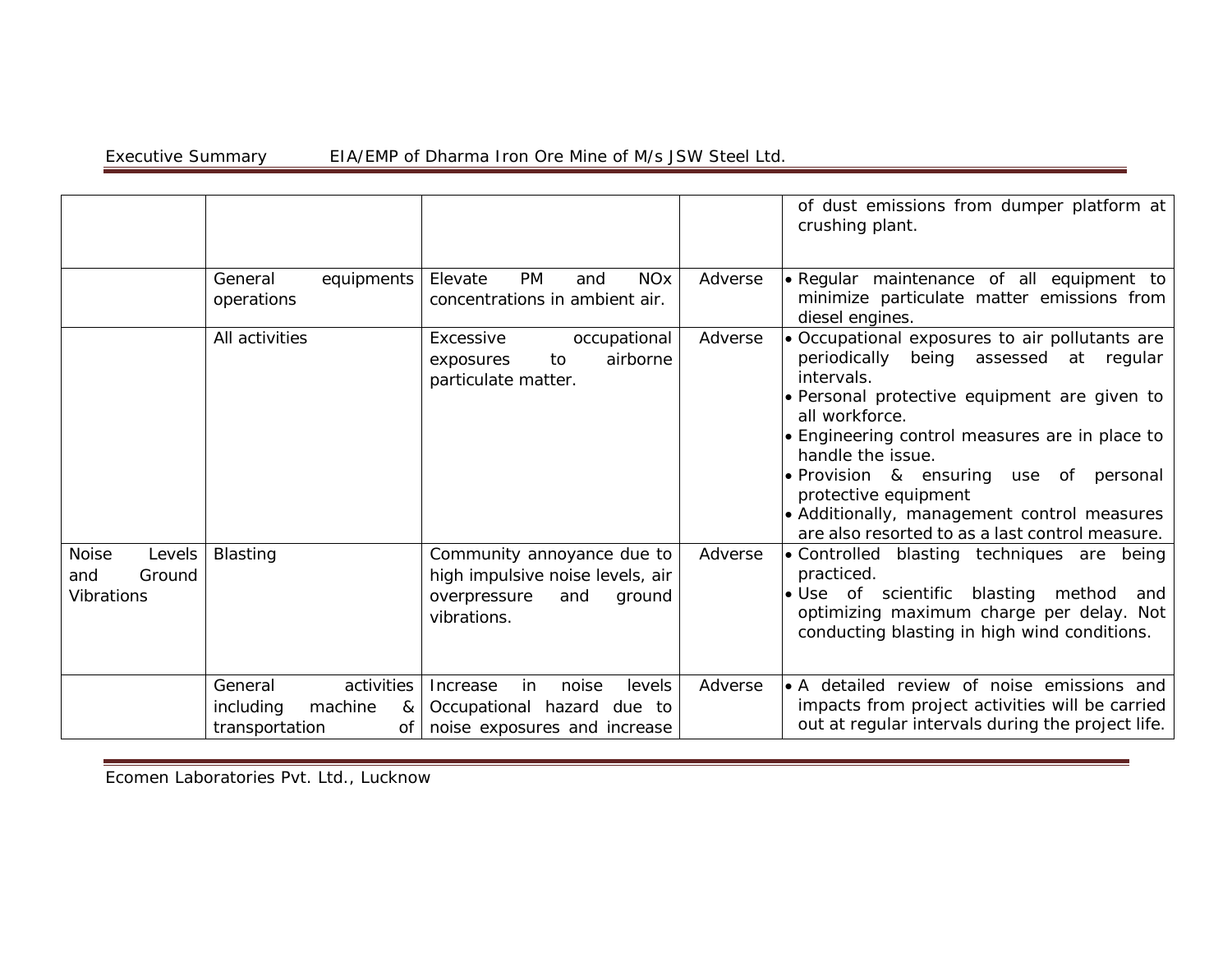|                                        | overburden and iron ore<br>within the ML area. | in ambient noise levels.                                                                                     | • Service vehicle movement will be limited to<br>day time only.<br>· Occupational noise exposures will be<br>assessed. Locations where Leq (8 hour) noise<br>exposures have the potential to exceed 85 dB<br>(A), mitigation through engineered noise<br>controls and management measures or<br>through the provision of personal protective<br>equipment will be implemented.<br>. Regular noise monitoring will be carried-out.<br>• Regular maintenance of equipments and use<br>of silencers and lubricants to reduce sound<br>where ever applicable. |
|----------------------------------------|------------------------------------------------|--------------------------------------------------------------------------------------------------------------|-----------------------------------------------------------------------------------------------------------------------------------------------------------------------------------------------------------------------------------------------------------------------------------------------------------------------------------------------------------------------------------------------------------------------------------------------------------------------------------------------------------------------------------------------------------|
| Water<br>Resources<br>and  <br>Quality | of<br>Deepening<br>water                       | ground • Reduction in groundwater<br>availability for domestic,<br>irrigation and local business<br>purpose. | • Groundwater abstraction is minimal and is<br>Adverse<br>done for drinking and domestic purposes<br>only.<br>• Rainwater collection and harvesting is being<br>practiced.<br>· Ground water quality monitoring is being<br>carried out once in season for 4 seasons in<br>year.<br>• Bio-Engineering measures have been carried<br>out by the erstwhile lessee like construction<br>of gully and check dams. The maintenance of<br>the same is being done by the present lessee.                                                                         |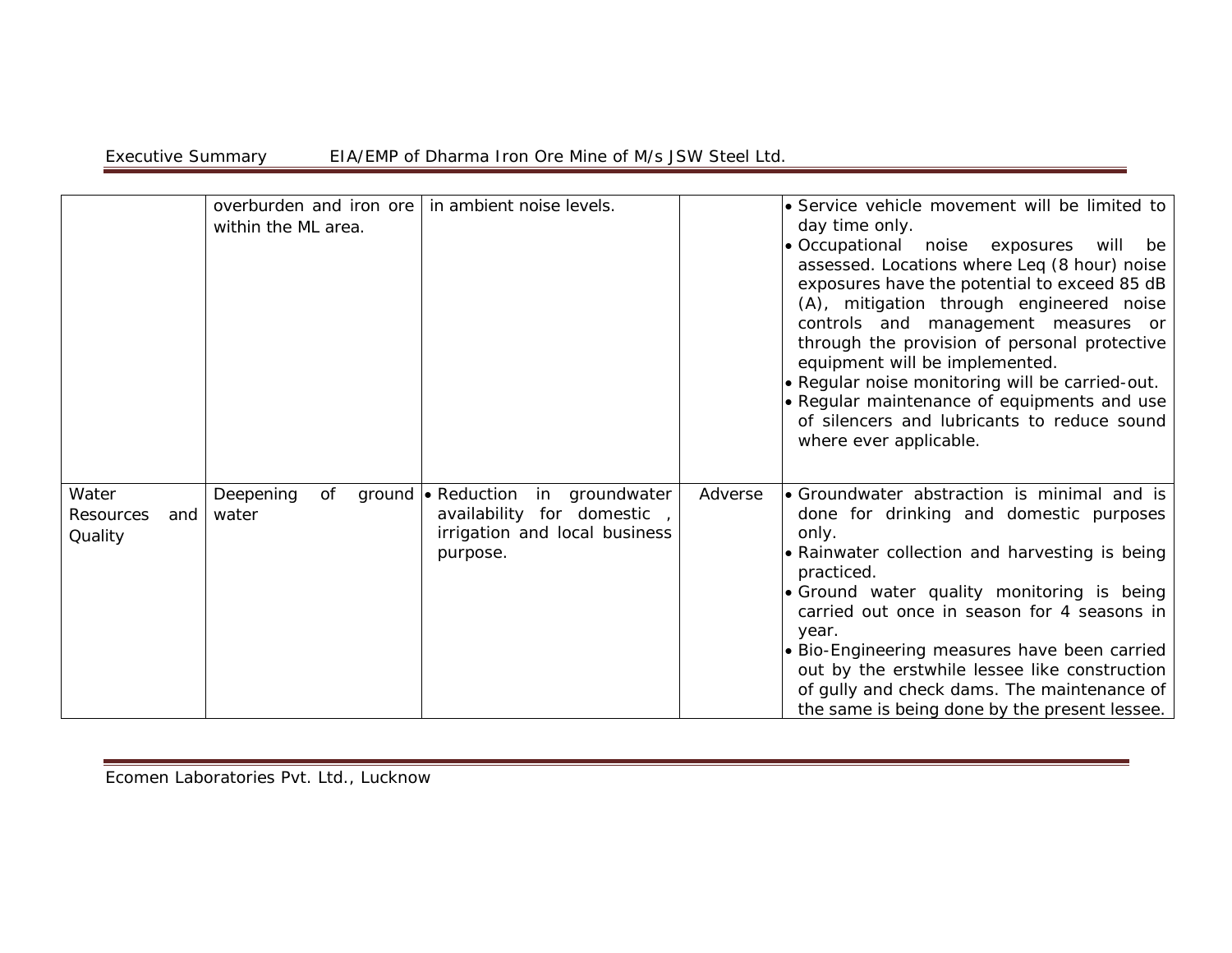|                                               | Water required for mine • Depletion<br>(dust<br>suppression<br>workshop,<br>systems,<br>domestic<br>facilities and<br>greenbelt development) | of<br>natural<br>resource.<br>• Changes to hydraulic regime.                                                                                                                                                                        | Adverse | $\bullet$ The maximum requirement of water is 50 kld.<br>Water conservation methods are being<br>practiced.<br>• Rainwater collection, Ground water recharge<br>and reuse system has been implemented. |
|-----------------------------------------------|----------------------------------------------------------------------------------------------------------------------------------------------|-------------------------------------------------------------------------------------------------------------------------------------------------------------------------------------------------------------------------------------|---------|--------------------------------------------------------------------------------------------------------------------------------------------------------------------------------------------------------|
|                                               | Waste water generated<br>from domestic usage at<br>mine.                                                                                     | Deterioration in ground water<br>soil<br>quality<br>when<br>and<br>discharged untreated.                                                                                                                                            | Adverse | • The waste water from the toilets in mine office<br>is discharged in to septic tank followed by soak<br>pit.                                                                                          |
| Hydrogeology<br>Drainage<br>and<br>pattern    | Mining<br>and<br>waste<br>dumping                                                                                                            | May<br>change<br>regional<br>hydrology<br>drainage<br>and<br>pattern of the area.                                                                                                                                                   | Adverse | • Proper Drainage system is in place.                                                                                                                                                                  |
| Land<br>use<br>and<br>Soil<br>Characteristics | Mining<br>and<br>waste<br>dumping                                                                                                            | Existing land use of the core<br>zone will alter.                                                                                                                                                                                   | Adverse | Land reclamation shall<br>be carried out at<br>conceptual stage                                                                                                                                        |
| Flora and Fauna                               | development<br>Mine<br>and<br>operations                                                                                                     | Displacement of existing flora<br>and fauna.<br>Habitat loss, with consequent<br>potential for adverse changes<br>diversity<br>species<br>and<br>to<br>abundance.<br>Deterioration of habitat values<br>caused by fugitive dust and | Adverse | • Native species & fruit bearing species have are<br>planted. Regular plantation is being done.                                                                                                        |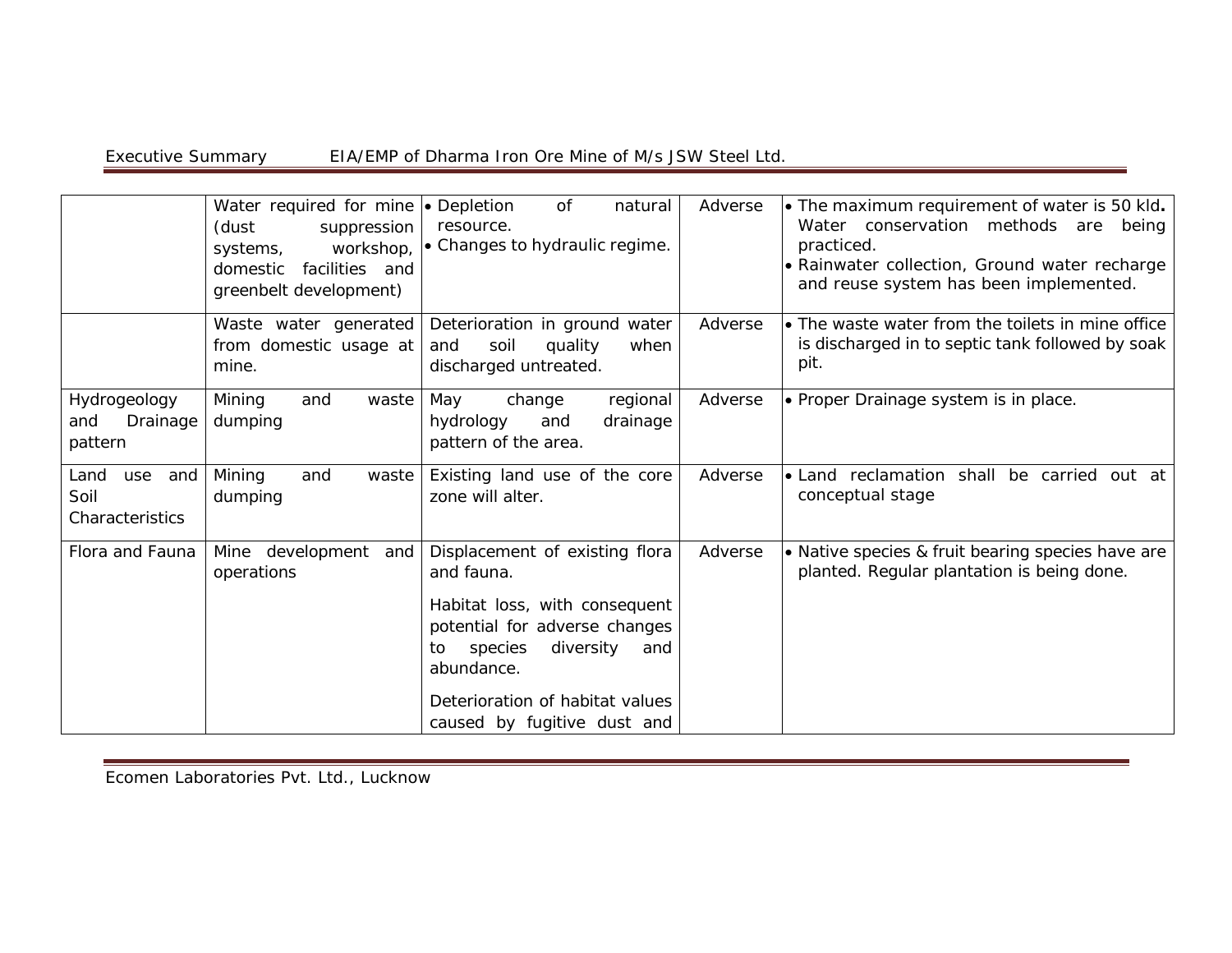|                                               |                                                   | noise emissions.                                                                                                                               |            |                                                                                                                                                                                                                                                                                                                                                                                                                                       |
|-----------------------------------------------|---------------------------------------------------|------------------------------------------------------------------------------------------------------------------------------------------------|------------|---------------------------------------------------------------------------------------------------------------------------------------------------------------------------------------------------------------------------------------------------------------------------------------------------------------------------------------------------------------------------------------------------------------------------------------|
| Environmental<br>Pollution,<br>Health, Safety | Overall Mining operation                          | Annoyance, sleep disturbance<br>and health impacts from noise<br>emissions that exceed the<br>safe limits.                                     | Adverse    | • Afforestation on periphery of the mine to act<br>as barriers.<br>• Mining Operation is done in day time only.<br>• Fixed water sprinkling system on Haul Roads,<br>Water sprinklers on transport road, mine haul<br>road, Dry Fog Dust Suppression system near<br>Crushing and Screening unit<br>• Creating awareness among employees and<br>villagers regarding the health & healthy life<br>style.<br>• Conducting medical camps. |
| Socio-economic<br>Aspects                     | Diversion of Forest Land<br>for mining operations | Loss of land and vegetation                                                                                                                    | Adverse    | • Regular plantation in the lease area.<br>• Compensatory Afforestation already given by<br>the erstwhile lessee for land & vegetation loss<br>• At conceptual stage the lease area will be<br>rehabilitated                                                                                                                                                                                                                          |
|                                               | Mining operations                                 | in<br>employment<br>Increase<br>opportunities both direct and<br>indirect thereby<br>increasing<br>economic status of people of<br>the region. | Beneficial |                                                                                                                                                                                                                                                                                                                                                                                                                                       |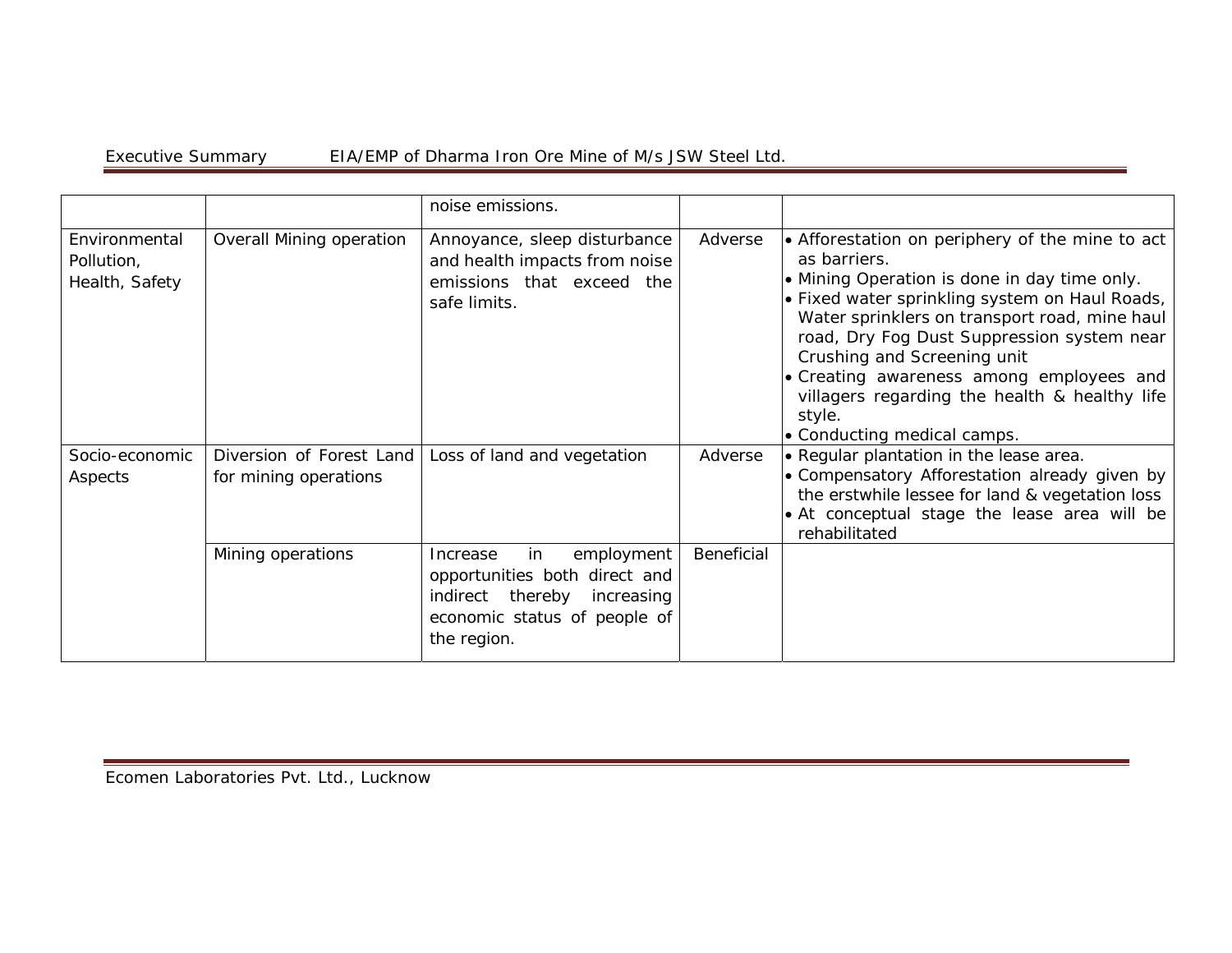## **1.6 Disaster Management Plan**

The objective of the emergency preparedness and Disaster Management Plan is to offset the chance of casualty / minimize damage(s) to man, material and living beings in case there is any emergency. The benefits anticipated for implementation of emergency preparedness and DMP are as follows:

- $\triangleright$  Provide the rescue and medical treatment of casualties:
- $\triangleright$  Safeguard other people;
- $\triangleright$  Minimize damage to property and the environment;
- $\triangleright$  Initially contain and ultimately bring the incident under control;
- $\triangleright$  Provide help and assistance to the affected persons;
- $\triangleright$  Provide authoritative information to the news media;
- $\triangleright$  Secure the safe rehabilitation of affected area; and
- $\triangleright$  Preserve relevant records and equipment for the subsequent inquiry into the cause and circumstances of the emergency.

In effect, it is to optimize operational efficiency to rescue rehabilitation and render medical help and to restore normalcy.

## **1.7 Project Benefits**

#### **Social, Economic development**

The existing project have imparted social benefits to surrounding population in the form of employment opportunities, educational facilities, roads, communication facilities, transportation, marketing, banking, postal services and health facilities directly or indirectly. The civic amenities have already been developed due to existing mines. The location of the mines has helped to improve the financial resources of the surrounding population by way of petty trade and employment opportunities. The projects had encouraged for setting up of various utility services and petty trade for local people i.e. in and around the mining lease area.